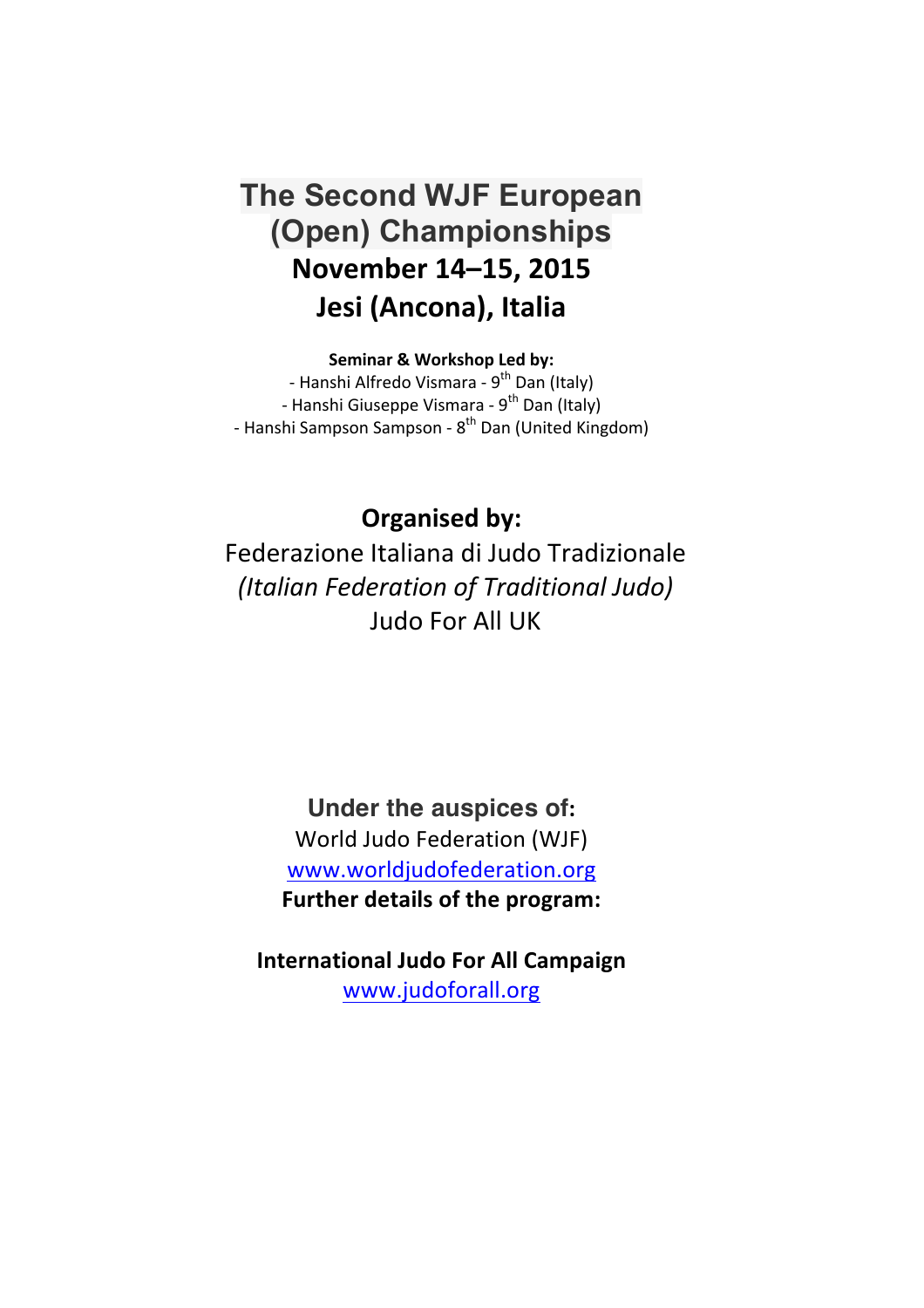# **Introduction**

The event is jointly organized by the Federation of Traditional Judo of Italy (FIJT) and Judo For All UK (JFAUK) under the auspices of World Judo Federation (WJF) that has enshrined the very concepts of Traditional Kodokan judo and "judo for all" in its founding documents.

The seminars, courses, and the contests planned by the organizing committee will be conducted under the guidance and recommendations of the European Technical Committee of the World Judo Federation and in adherence to the concepts of Traditional Kodokan Judo.

The organizing committee invites all members of WJF and other judo formations supportive of the principals laid down by Professor Jigoro Kano to join us in Jesi (Ancona), Italy in November 2015 and to participate in our common initiative to revive and reinvigorate judo and the best that it can offer to all. 

## **Contest Rules**

The competition rules are those rules and regulations that were proposed and officially ratified by the *WJF European Technical Committee* (at its meeting in Jesi, Ancona in October 2012), that can be downloaded from the website of www.judoforall.org

> You can download The contest rules by clicking here: WJF(EU) Traditional Kodokan Contest Rules 2012-13

### **Registrations**

All registrations: to the Shiai, the Seminar and the Dinner on Saturday evening, must reach the secretariat by e-mail:

## fijt.segreteria@gmail.com **No later than November 1, 2015!**

Further details of the program, registration and contact forms will be made available on application and also through the website www.judoforall.org

### We look forward to seeing you!

*Italian Federation of Traditional Judo (FIJT) Judo For All UK (JFAUK)*

**Communications details are as follows: fijt.segreteria@gmail.com Italy info@judoforall.org.uk** United Kingdom **Further details of the program: www.judoforall.org and www.fijt.eu**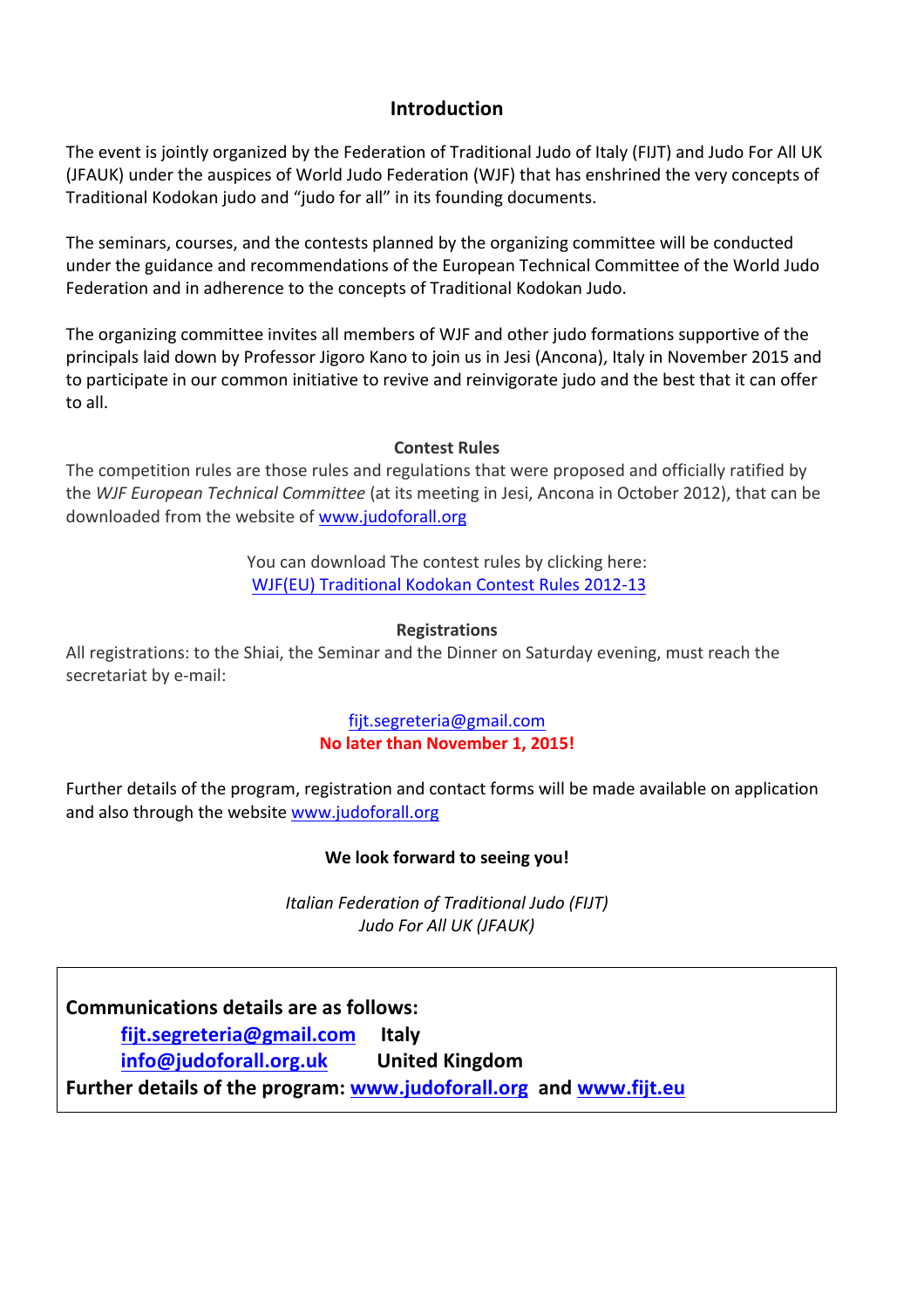# **PROGRAM**

# **14-15NOVEMBER, 2015, JESI (ANCONA) – ITALY**

Arrival: Friday, 13<sup>th</sup> November, 2015

judoka arriving - transported to hotel - only coffee in the evening only

| <b>START OF SCHEDULED PROGRAM</b> |                        |                                                                                  |  |  |
|-----------------------------------|------------------------|----------------------------------------------------------------------------------|--|--|
| Saturday-                         | Day $1:$               | Venue:                                                                           |  |  |
| 14/11/2015                        | Seminar &<br>workshop  | Palazzetto dello Sport di Jesi Via Tabano 1, Jesi - Ancona                       |  |  |
| $10.00$ am-<br>12.00pm            | WJF EU meeting         | Venue: Hotel Frederick II di Jesi, Via Ancona 100, 60035<br>Jesi - Ancona        |  |  |
| 12.30-1.30pm                      | Lunch                  | Venue: Hotel Frederick II di Jesi, Via Ancona 100, 60035<br>Jesi - Ancona        |  |  |
| 4.00-6.00pm                       | <b>Master Class</b>    | Teaching by masters:                                                             |  |  |
| 6.00-6.30pm                       | Randori                | Alfredo Vismara, Giuseppe Vismara, S. Sampson and other<br>attending technicians |  |  |
|                                   |                        | Venue: Palazzetto dello Sport di Jesi Via Tabano 1                               |  |  |
| 7.00-8.00pm                       | Referee/contest        | Alfredo Vismara, Giuseppe Vismara, Sampson Sampson,                              |  |  |
|                                   | clarification/briefing | Samual Betu and all other referees and officials meeting                         |  |  |
| 9:00 p.m.                         | Dinner                 | Venue: Hotel Frederick II di Jesi, Via Ancona 100, 60035<br>Jesi - Ancona        |  |  |

| Sunday $-$            | Day $2:$              | Venue:                                                      |  |  |
|-----------------------|-----------------------|-------------------------------------------------------------|--|--|
| 15/11/2015            | <b>Judo Shiai</b>     | Palazzetto dello Sport di Jesi Via Tabano 1, Jesi - Ancona  |  |  |
| $8:00$ am             | Registration          | Contest registration (Fee 10 $\epsilon$ ) and weighing in   |  |  |
| 9:00 a.m.             | Opening               | Welcome from organising committee (introduction to          |  |  |
|                       | Ceremony              | the event and the main points about traditional             |  |  |
|                       | The Second WJF        | Kodokan judo;                                               |  |  |
|                       | European (Open)       |                                                             |  |  |
|                       | <b>Championships</b>  |                                                             |  |  |
| 9.30 a.m.             | Start of              | Start of contests                                           |  |  |
|                       | Competition           | <b>Awards Ceremony</b>                                      |  |  |
|                       |                       | Close of the Competition                                    |  |  |
|                       | <b>Young Category</b> |                                                             |  |  |
|                       | from $14 - 17h$       |                                                             |  |  |
|                       | years old             |                                                             |  |  |
|                       |                       |                                                             |  |  |
|                       | <b>Adult Category</b> |                                                             |  |  |
|                       | from 18 years old     |                                                             |  |  |
|                       | and over              |                                                             |  |  |
|                       | Weight                | MALE: under 55, 59, 63, 66, 71, 75, 79, 83, 87, 91, 95, 100 |  |  |
|                       | categories for all    | and $100+Kgs$ .                                             |  |  |
|                       |                       |                                                             |  |  |
|                       |                       | FEMALE: under 48, 52, 57, 63, 70, 78 and 78+ Kgs.           |  |  |
| 20.30 p.m.            | Dinner                | Venue: Hotel Frederick II di Jesi, Via Ancona 100, 60035    |  |  |
|                       |                       | Jesi - Ancona                                               |  |  |
|                       |                       |                                                             |  |  |
| <b>END OF PROGRAM</b> |                       |                                                             |  |  |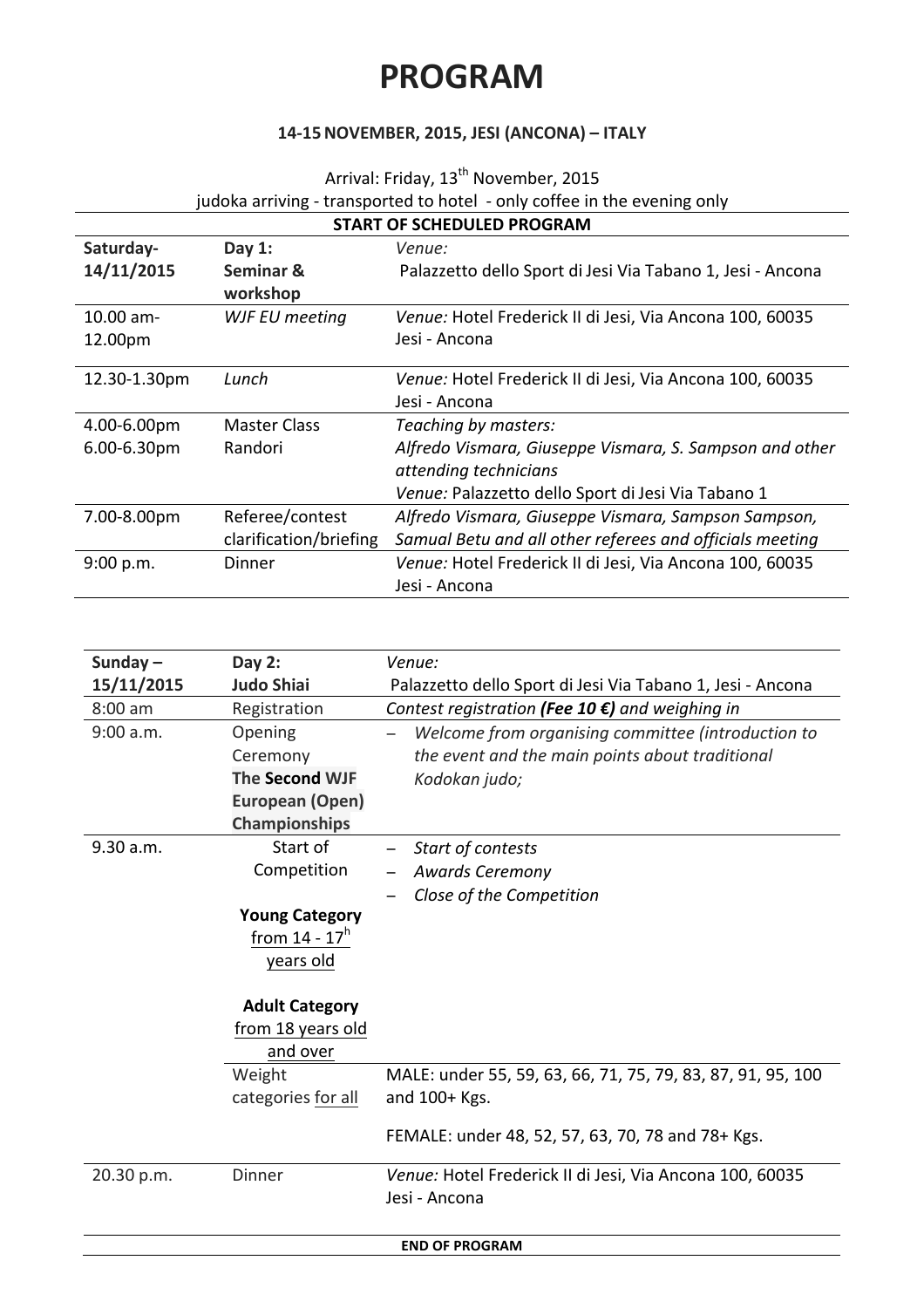# **The Second WJF European (Open) Championships**

# **TRADITIONAL KODOKAN JUDO**

# **Registration form**

**Organisation/Club \_\_\_\_\_\_\_\_\_\_\_\_\_\_\_\_\_\_\_\_ Date \_\_\_\_\_\_\_\_\_\_\_\_\_\_\_\_\_\_**

**Junior category (14-17 years old)** 

Adult category (18 and over)

MALE: under 55-59-63-66-71-75-79-83-87-91-95-100 and 100+ kgs

FEMALE: under 48-52-57-63-70-78 and 78+ kgs

#### **Only white clean judogi permitted (No blue suites allowed)**

| $\mathsf{KG}\xspace$ | Surname - Name | Date of birth | Grade |
|----------------------|----------------|---------------|-------|
|                      |                |               |       |
|                      |                |               |       |
|                      |                |               |       |
|                      |                |               |       |
|                      |                |               |       |
|                      |                |               |       |
|                      |                |               |       |
|                      |                |               |       |
|                      |                |               |       |
|                      |                |               |       |
|                      |                |               |       |
|                      |                |               |       |
|                      |                |               |       |
|                      |                |               |       |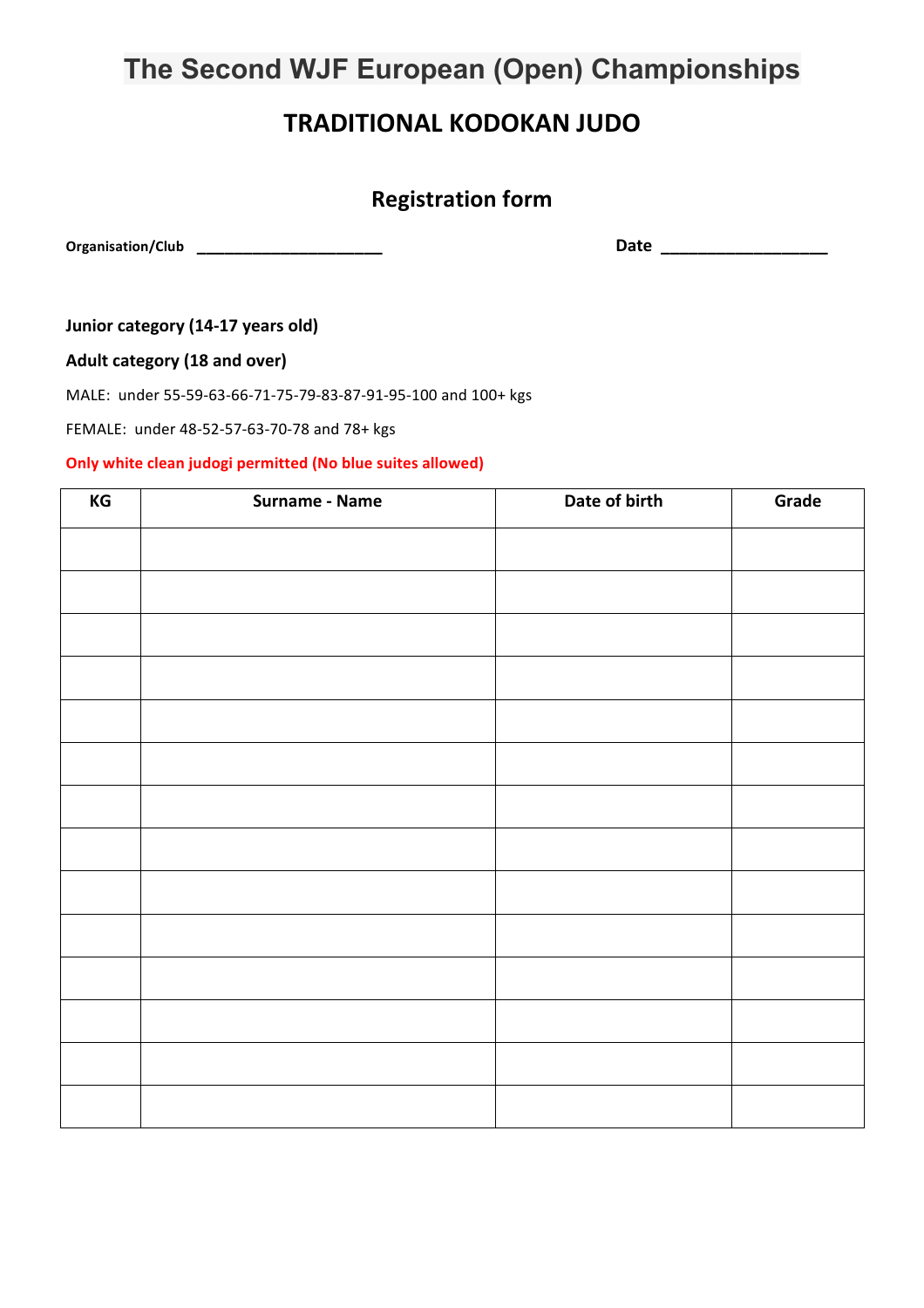# **Registration Form of seminar on Saturday**

**Only white clean judogi permitted** (**No blue suites allowed**)

| Organisation/Club                   |                                                                                                                            |                    |  |
|-------------------------------------|----------------------------------------------------------------------------------------------------------------------------|--------------------|--|
| Country                             |                                                                                                                            |                    |  |
| Name                                |                                                                                                                            |                    |  |
| Position                            |                                                                                                                            |                    |  |
| Email                               |                                                                                                                            |                    |  |
| Telephone                           | Participants in the seminar 14 Nov 2015 at 16,00-18,30 Cost 15,00 $\epsilon$ (Euro)<br>[includes contest registration fee] |                    |  |
|                                     | Male                                                                                                                       | Female             |  |
| €15 Only Seminar                    | $N^{\circ}$                                                                                                                | $\mathsf{N}^\circ$ |  |
| € 35 for Seminar and<br>also Dinner | $N^{\circ}$                                                                                                                | $N^{\circ}$        |  |
| € 20 for only Dinner                | $\mathsf{N}^\circ$                                                                                                         | $\mathsf{N}^\circ$ |  |